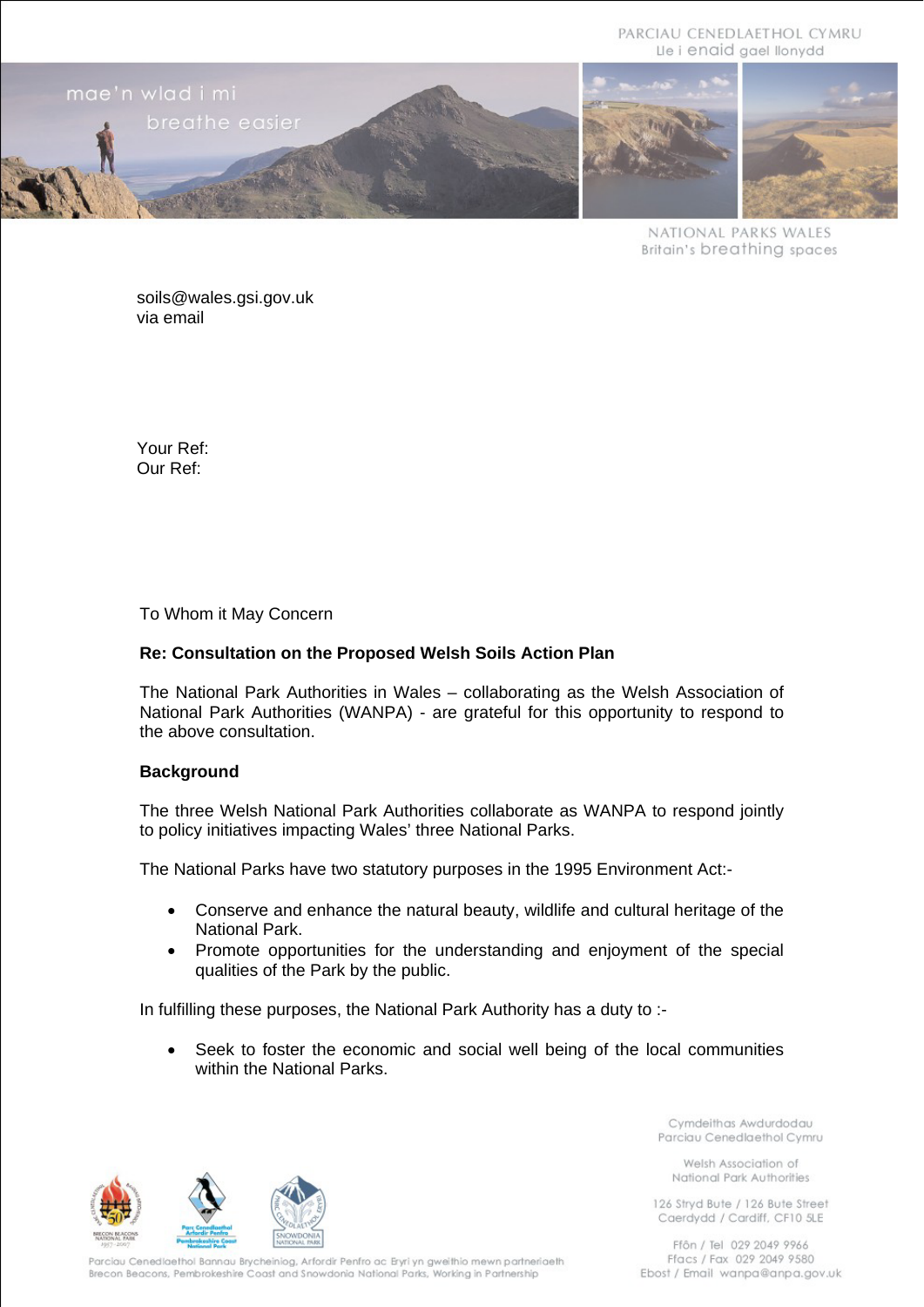The special qualities of the three National Parks are recognised and admired both by local residents and external users. National Park Authorities are rightly regarded as leaders in landscape management.

### **Response to the Consultation Exercise**

Officers from the three National Parks have contributed to this response. Where possible and where relevant we have responded to each individual question.

#### **Question 1. Have the main functions of soil been correctly identified and described? If not, what other functions should be considered?**

Yes, on the whole. WANPA congratulates WAG on this concise Action Plan. An additional and essential function is the role of soils in the nitrogen cycle (gaseous exchange, nitrogen re-cycling), without which amino acid cycles will fail, protein cycles will fail and we'd all expire.

# **Question 2. Have we identified the main threats to Welsh soils, and the interpretation of those threats? If not, what other threats should be considered?**

Yes, on the whole. We recommend that strong emphasis should also be placed on the adverse impacts of historically high and excessive numbers of livestock, especially ewe flocks, on upland soils, which have given rise to compaction and erosion, lack of rainwater infiltration and therefore excessive runoff. This, in combination with the documented and associated decline in upland dwarf shrub vegetation and biodiversity, continues to contribute to water losses, nutrient losses and lowland flooding. By including this threat, you will be better able to integrate the findings of the excellent Pontbren project and the Flood Management Research Consortium.

Peatlands and wetlands potentially harbor harmful substrates, in particular radioactive deposits and their slow annual release with plant growth. This may be included in particular where the vegetation management above is likely to have consequences on animal/human health. This threat should be measured against the role of peatlands in trapping the radioactive substances in the first place, preventing their subsequent release via evaporation into the atmosphere.

Biological contamination of soils (by invasive weeds etc) should also feature in the document at some point, and in particular threats of soil movements. Granted there are some controls in place, but they do not go far enough, and there is no reference to them at all in the consultation.

# **Question 3. Is the relative emphasis on the individual threats correct from your perspective?**

It appears to be; the problem for the Assembly will be in ensuring that departments and in particular individuals within them, as well as agencies and other organisations, work together to achieve the action plan.

# **Question 4. Have the right actions been identified for each sector?**

Yes in terms of topics. However, WANPA strongly urges the Assembly Government to give serious consideration to utilising Wales' National Parks, which cover 20% of the land – 25% when AONBs are included -and therefore 20% of the soils, as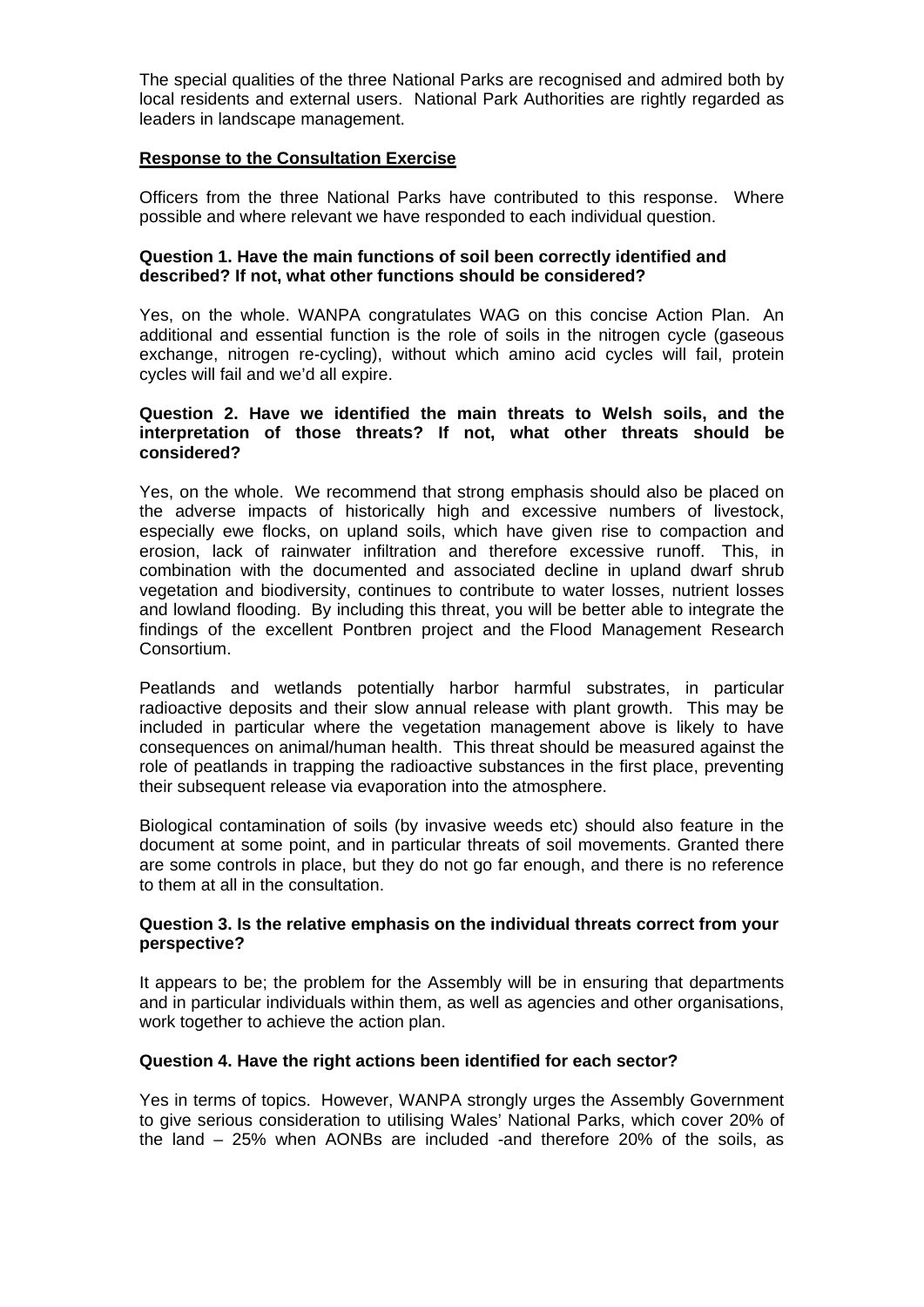implementation test beds for this Action Plan, i.e., for all 3 of National Parks to play a nationally important role in this, on a very large scale. Using the NPs in this way would be consistent with the Wales Assembly Government's 2007 Policy Statement on NPs.

For example, As the ECOSSE report has demonstrated, Wales' uplands are vital to the management of the country's organic soils and a high proportion of the highest quality upland environments are within the NPs. When organic soils of floodplains and coastal areas are included, this proportion rises further. In terms of flood management, the NPs are sources of a high number of rivers and in the case of the Brecon Beacons National Park, many of these river sources rise on heavily compacted, eroded and denuded upland soils.

Within Snowdonia National Park, Rhaglen Tir Eryri has carried out projects of conifer removal from blanket bog, using them to block the ditches on site, raising water levels, restoring bog, slowing water down and cleaning it. These projects promote carbon storage, water retention and quality improvement, flood risk management, biodiversity, SAC improvement, and provide local work opportunities.

### **Question 5. What other actions are required within Wales, overall and within sectors? Who needs to deliver them and in what timescale?**

Yes, on the whole. We point out that nitrous oxide emissions, which appear to be a lingering and significant contributor to acidification of upland soils and water, will affect Snowdonia and the Brecon Beacons NPs in particular, given that it is upland areas that bear the brunt of this contamination.

For education, emphasis should be given to the effects of climate change on soils, for example gaseous exchange rates  $(CO<sub>2</sub>, CH<sub>3</sub>, nitrogen)$ , the nitrogen cycle, and the combined effects of increased storm frequency and intensity, summer droughts, erosion and increased access by people.

For composting and soil sludge, the Action Plan should pay attention to the potential for anaerobic digestors to make a contribution to soil enrichment as well as renewable energy. It should also pay attention to the rapidly emerging need for people, in the face of Peak Oil's impacts on fuel prices and therefore food supplies and costs of persticides and fertilisers, to start growing their own food (kitchen gardens, allotments, small-holdings) and for farmers to diversify away from just mono-livestock systems into crop production. This will have a significant impact on how and where composts are applied for example, as will the numbers of people who may move into farming for the first time.

Emphasis should be given to making soil management integral to farming, forestry and water resource management and to the role that these industries play in enhancing or undermining ecosystems.

RSPB life bid in the Vyrnwy Estate has been grip blocking on peat soils and they have several ongoing PopNet research studies examining the effect on hydrology. This should be of use for upland units, unimproved soils and vegetation and compared to that at Pontbren..

Useful monitoring stations already exist at the Environmental Change Network (ECN – see <http://www.ecn.ac.uk/>), as well as the recent additions to these (for example Craig Cerrig Cleisiad and Cwm Cadlan National Nature Reserves/SACs). We